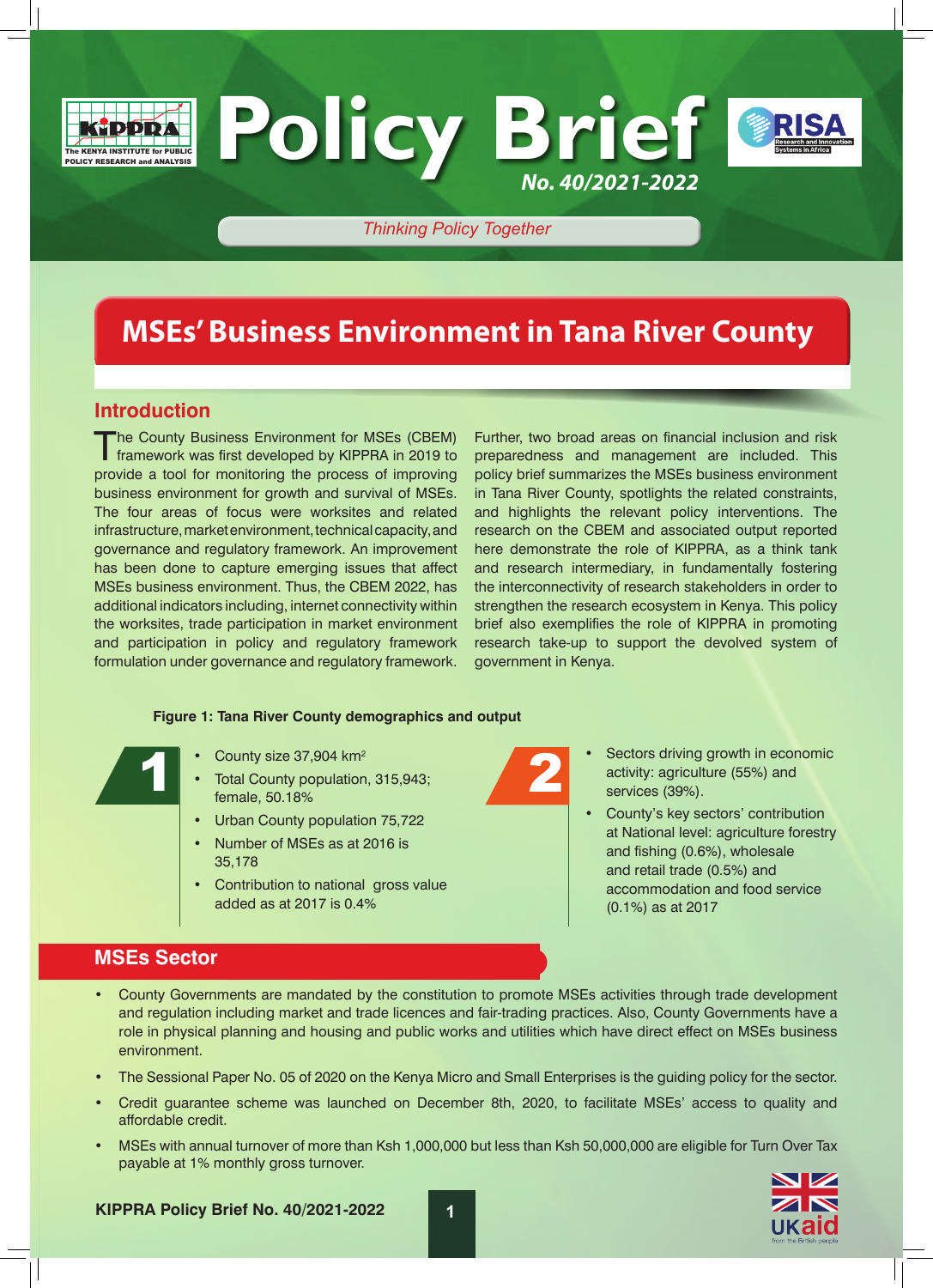

- MSEs constitute over 7.4 million of private enterprises contributing to 24% of GDP (MSME Survey, 2016).
- About 92% of all business in Kenya are MSEs constituting 95% of manufacturing enterprises (MSME Survey, 2016).
- MSEs sector employs over 14.9 million accounting for 93% of total labour force in the economy (MSME Survey, 2016).
- Youth (18-35 years) and female account for 36% and 47% of persons employed by MSEs in Kenya (MSME Survey, 2016).
- Overall, the Tana River County demographics and output are reported in Figure 1, while the County scores are presented in Figure 2.

## **Challenges of MSEs**

- MSEs activities are highly vulnerable to external risks, shocks, and hazards.
- MSEs have inadequate incentives to formalize.
- Most MSEs close shop within five years of establishment.
- MSEs sector faces weak coordination and implementation of policies and programmes.
- Most MSEs have restricted access to non-collateralized, low-cost, and long-term finance.

## **MSEs Business Environment**

The scores for MSEs business environment are drawn from the CBEM (KIPPRA, 2022). The MSEs business environment is assessed using the following broad areas: worksites and related infrastructure; market environment; technical capacity; governance and regulatory framework; risk preparedness and management, and financial inclusion of MSEs. The scores

range between lowest (0) and highest (100). Tana River County scored a total of 24.42.



### **Figure 2: Tana River County scores**

## **Worksites and Related Infrastructure**

- Access to worksite: 23.35
- Access to common manufacturing facilities: \*
- Electricity connection: 28.69
- Water connection: 20.31
- Public toilets: 28.67
- Waste management: 4.78
- Internet connection: \*



## **Scores Constraints**

- Inadequate common manufacturing facilities
- Low electricity connectivity
- Inadequate waste disposal areas.
- Low internet connectivity due to high cost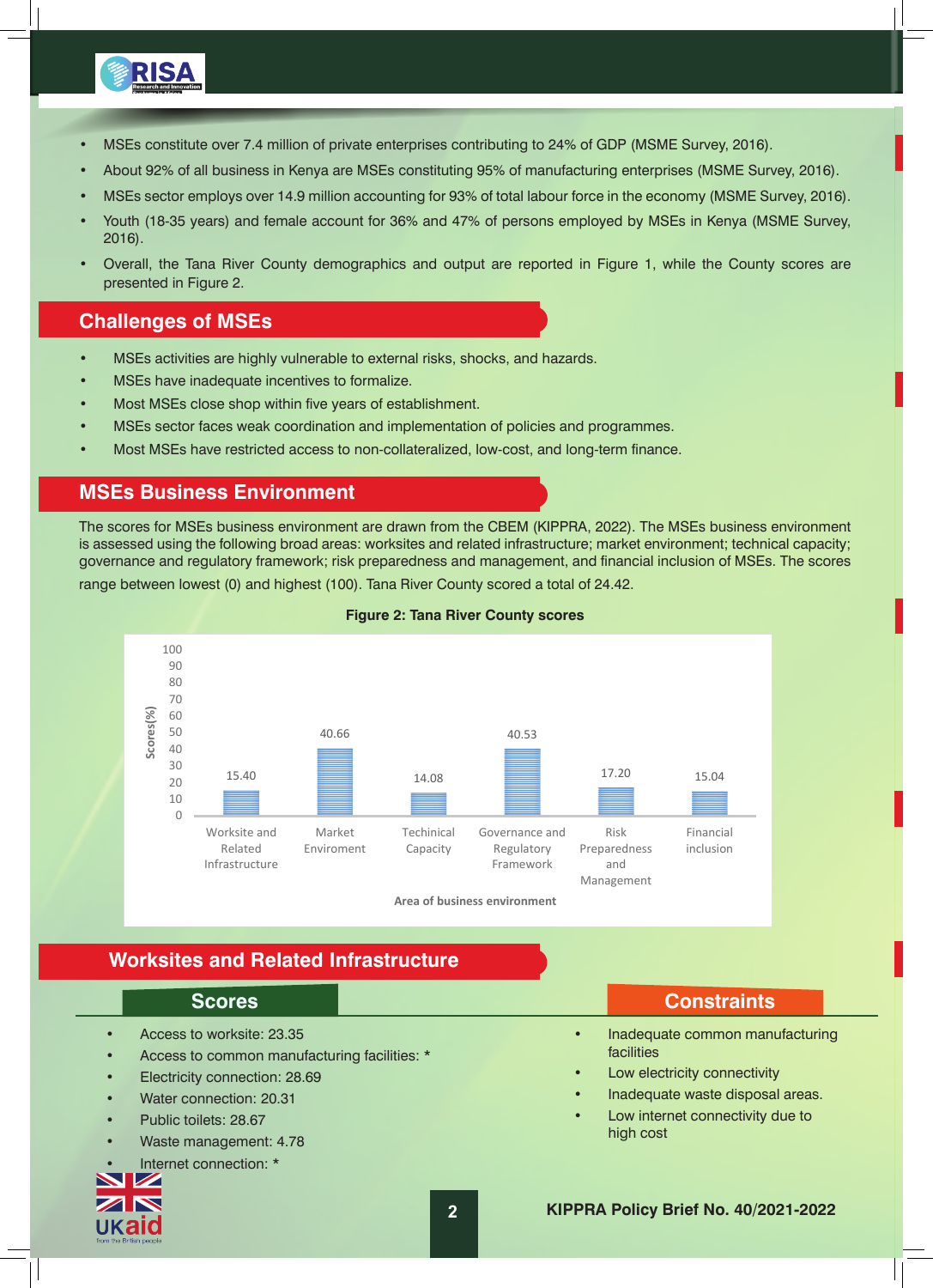

## **Market Environment**

- Access to Government Procurement Opportunities (AGPO): 18.87
- Ease of access to road infrastructure: 76.44
- Access to market: 73.90
- Unfair competition practices: 28.67
- Quality of support infrastructure in the market: 24.57
- Trade participation: 21.50

## **Technical Capacity**

- Training (capacity building): \*
- Coping with new technological trends: \*
- Knowledge and skills gap: 41.52
- MSEs survival rate: 57.04
- Access to incubation services: \*
- Innovations: \*
- Patenting: \*

## **Governance and Regulatory Framework**

### **Scores Constraints**

- Licensing and issuance of permits: 53.71
- Corruption manifestation: 2.39
- Crime and public security: 71.19
- Self-regulation: 75.38
- Policy and regulatory framework: \*

## **Risk Preparedness and Management**

- Status of risk preparedness and management: 11.47
- Knowledge and uptake of social security: 22.93

## **Financial Inclusion**

- Access to savings and credit facilities: 10.75
- Financial innovation literacy and use: 5.70
- Taking advantage of the Credit Guarantee scheme: 28.67

### **Note**

- 1. \* Denotes not assessed because facilities/services not available.
- 2. A higher score on corruption manifestation indicates a lower level of perceived corruption.
- 3. A higher score on unfair competition practices indicates existence of few such practices.

## **Scores Constraints**

- Low level of awareness and uptake of AGPO
- High levels of unfair competition practices manifested majorly through counterfeiting, dumping and misrepresentation
- Inadequate quality of support infrastructure in the market
- Low trade participation due to few approaches used in promoting local and international trade

## **Scores Constraints**

- **Limited skills**
- Low rate of understanding and adaptation of new technology
- Inadequate incubation services
- Low uptake of innovation and patenting

• High levels of corruption within the worksites • Inadequate awareness on existing policies and laws and low participation in their formulation

## **Scores Constraints**

• Insufficient risk preparedness and management and low uptake of social security including health and business insurance

## **Scores Constraints**

- Undiversified access to financial services
- Limited use of financial innovative platforms